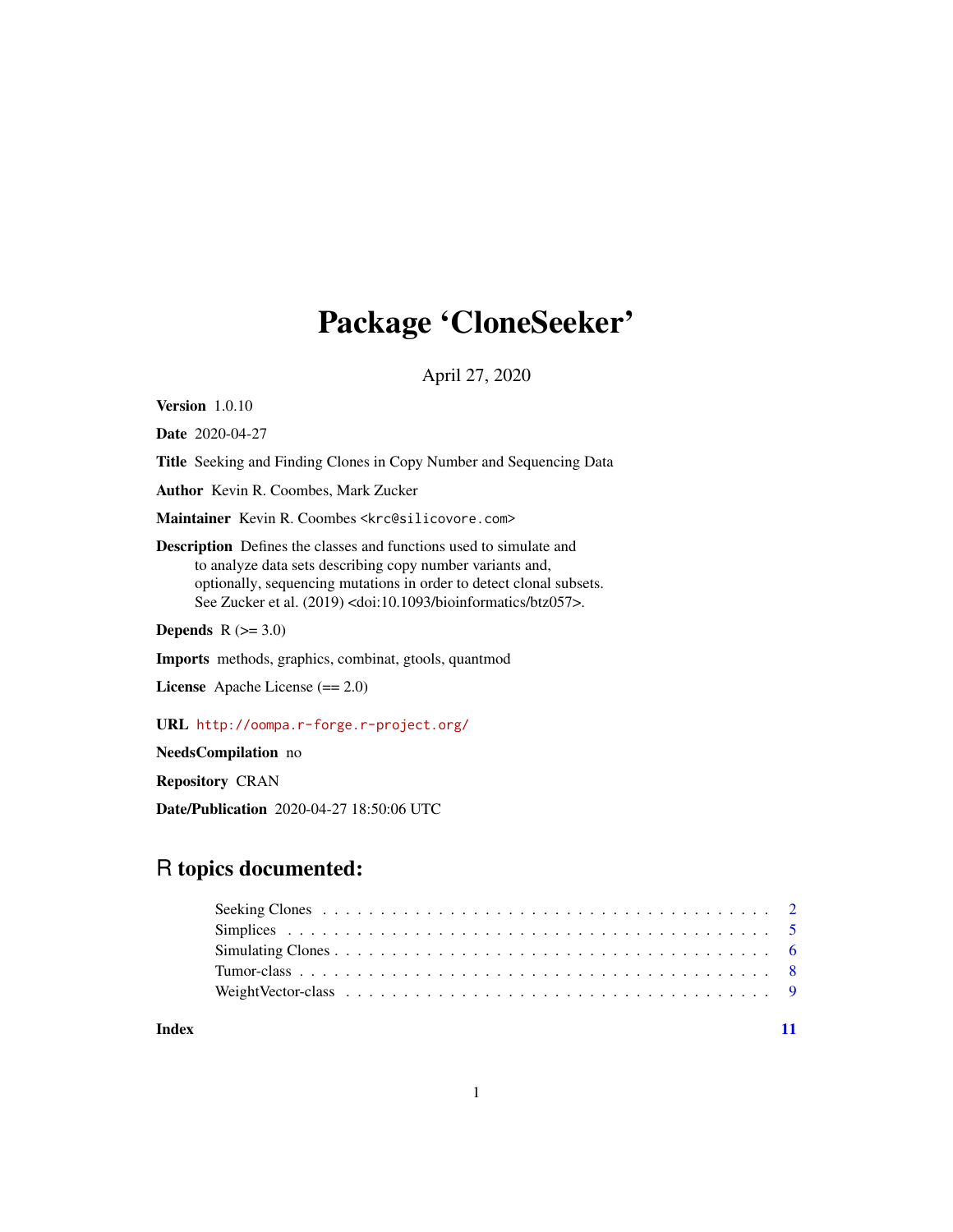<span id="page-1-0"></span>

#### Description

Starting with copy number segmentation data and/or sequencing mutation data for a tumor, seek the number of clones, the fraction of cells belonging to each clone, and the likely set of abnormalities in each clone.

#### Usage

```
seekClones(cndata, vardata, cnmodels, psiset, pars, imputedCN = NULL)
runAlg(...)
```
#### Arguments

| cndata    | A data frame with seven columns; can also be NULL. The names of the required<br>columns are enumerated in the man page for generateTumorData. These are<br>the same as the output typically produced by the DNAcopy algorithm, where each<br>row represents a segment (a contiguous region of a chromosome) where the copy<br>number is believed to be constant. |
|-----------|------------------------------------------------------------------------------------------------------------------------------------------------------------------------------------------------------------------------------------------------------------------------------------------------------------------------------------------------------------------|
| vardata   | A data frame with eight columns; can also be NULL. The names of the required<br>columns are enumerated in the man page for generateTumorData. These are<br>typical of the output of a DNA sequencing experiment that has been processed<br>to identify variants, which may be either germline or somatic.                                                        |
| cnmodels  | A matrix. Each row represents a model to be considered; each column represents<br>a clone. The entries are integers specifying the number of DNA copies present<br>in that clone. See details.                                                                                                                                                                   |
| psiset    | A matrix. Each column represents a clone, and each row represents a different<br>possible model of the fraction of cells per clone. See details.                                                                                                                                                                                                                 |
| pars      | A list of algorithm parameters; see details.                                                                                                                                                                                                                                                                                                                     |
| imputedCN | a logical value; if missing, should the copy number be imputed from the muta-<br>tion data.                                                                                                                                                                                                                                                                      |
| $\cdots$  | additional variables                                                                                                                                                                                                                                                                                                                                             |

#### Details

The algorithm starts with an initial set of 'psi' parameters (representing the fraction of tumor belonging to each clone). It computes the best (maximum a posteriori) clonal copy number and/or number of mutated alleles for each clone for each segment/mutation, conditional on the data and each of the initial psi vectors. It then computes the posterior probability for each psi-vector and its computed copy number and mutation parameters. It uses these posterior probabilities to resample new possible psi-vectors. The process repeats iteratively, and with each iterations obtains a better estimate of psi and the clonal segment copy number and mutation assignments until it terminates.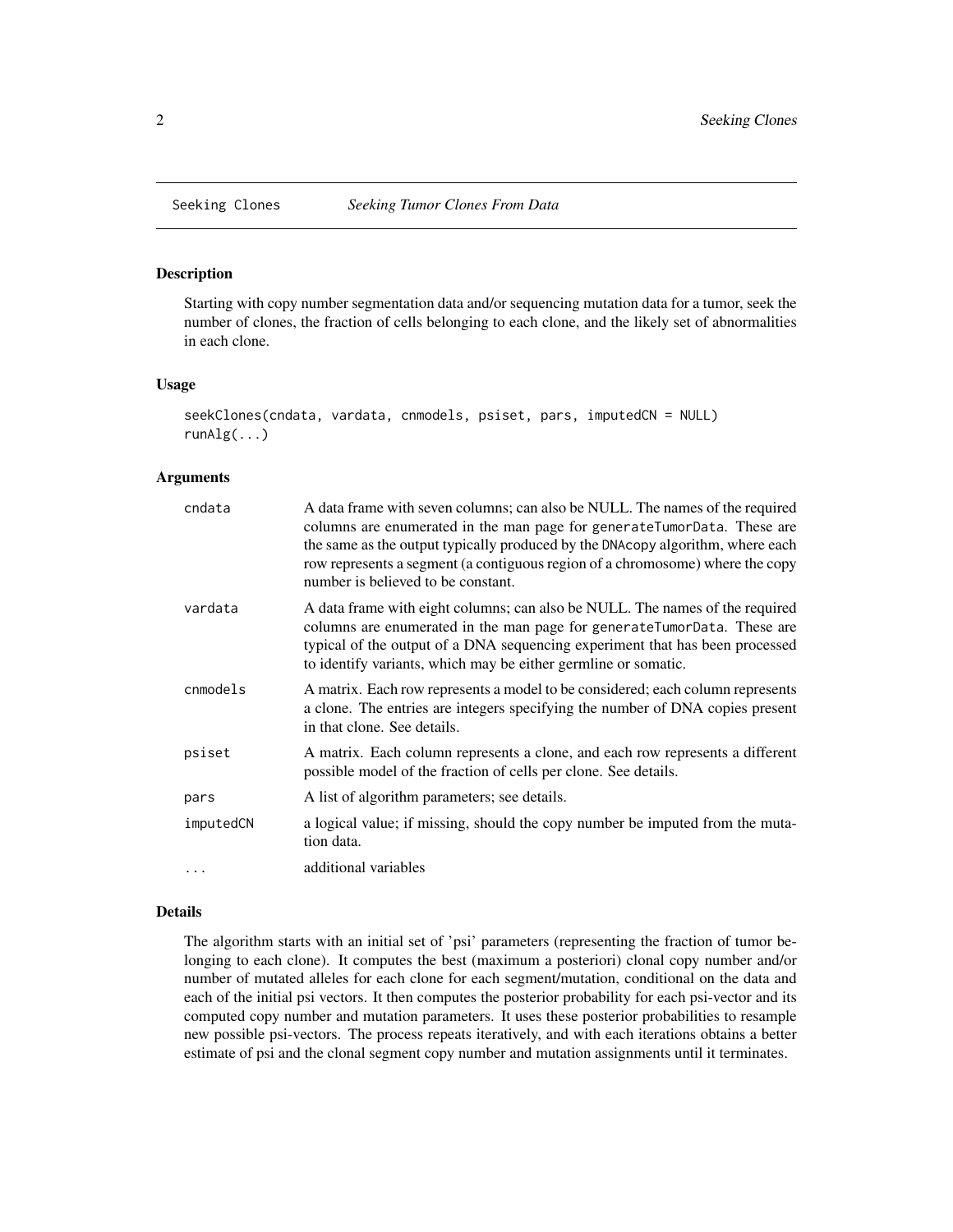#### Seeking Clones 3

The set of copy number models that we use is typically generated using the following command: as.matrix(expand.grid(lapply(1:5,function(i){0:5}))) This setup considers all (7776) possible models with up to five clones, where the copy number for each clone ranges from 0 to 5. (In the future, we are likely to make this the default; right now, you have to generate these models yourself.)

The set of possible psi-vectors (that is, the fraction of cells allocated to each clone) that we use is typically generated using the following command: psis.20 <-generateSimplex(20,5) This setup considers all (192) possible divisions of the tumor into up to five clones, where the fraction of cells per clone is any possible multiple of 0.05. Each row is sorted to put the most abundant clones first, which makes it easier to identify specific clones, except in the rare case when two clones contain exactly the same fraction of cells. (In the future, we are likely to make this the default; right now, you have to generate these models yourself.)

The object pars is a list of numerical algorithm parameters. The elements are:

sigma0 The standard deviation of measured allelic copy number at the SNP level.

ktheta The probability parameter of the geometric prior distribution on K, the number of clones.

theta The probability parameter of the geometric prior distribution on genomic copy number.

- mtheta The probability parameter of the geometric prior distribution on the occurence of point mutations.
- alpha The (repeated) alpha parameter of a symmetric Dirichlet distributed prior on the fractions of cells belong to each clone; default value is 0.5, giving a Jeffreys Prior.
- thresh The threshold determining the smallest possible detectable clone.

cutoff SNP array segments with fewer markers than this are excluded.

- Q Determines the number of new psi vectors resampled from the estimated posterior probability distribution at each iteration of the algorithm
- iters The number of iterations in the algorithm.

The default settings we used are from commonly used unfinformative priors (e.g., alpha=0.5 for the Dirichlet distribution is the Jeffreys Prior) or based on empirical assessments of the variation in data (sigma0, for example, which describes variation in SNP array data).

Note that runAlg (an alias for seekClones) is DEPRECATED.

#### Value

The seekClones function returns a (rather long) list containing:

| psi            | The most likely posterior psi-vector, given the data. The number of non-zero<br>entries is the number of clones found, and the non-zero entries are the fraction<br>of cells per clone |
|----------------|----------------------------------------------------------------------------------------------------------------------------------------------------------------------------------------|
| $\overline{A}$ | The most likely copy numbers for the A allele in each segment in each clone.                                                                                                           |
| B.             | The most likely copy numbers for the B allele in each segment in each clone.                                                                                                           |
| psibank        | A matrix, where each row is one of the psi-vectors considered during the analy-<br>sis.                                                                                                |
| psiPosts       | A numeric vector, the (marginal) posterior probability of each psi-vector con-<br>sidered during the analysis.                                                                         |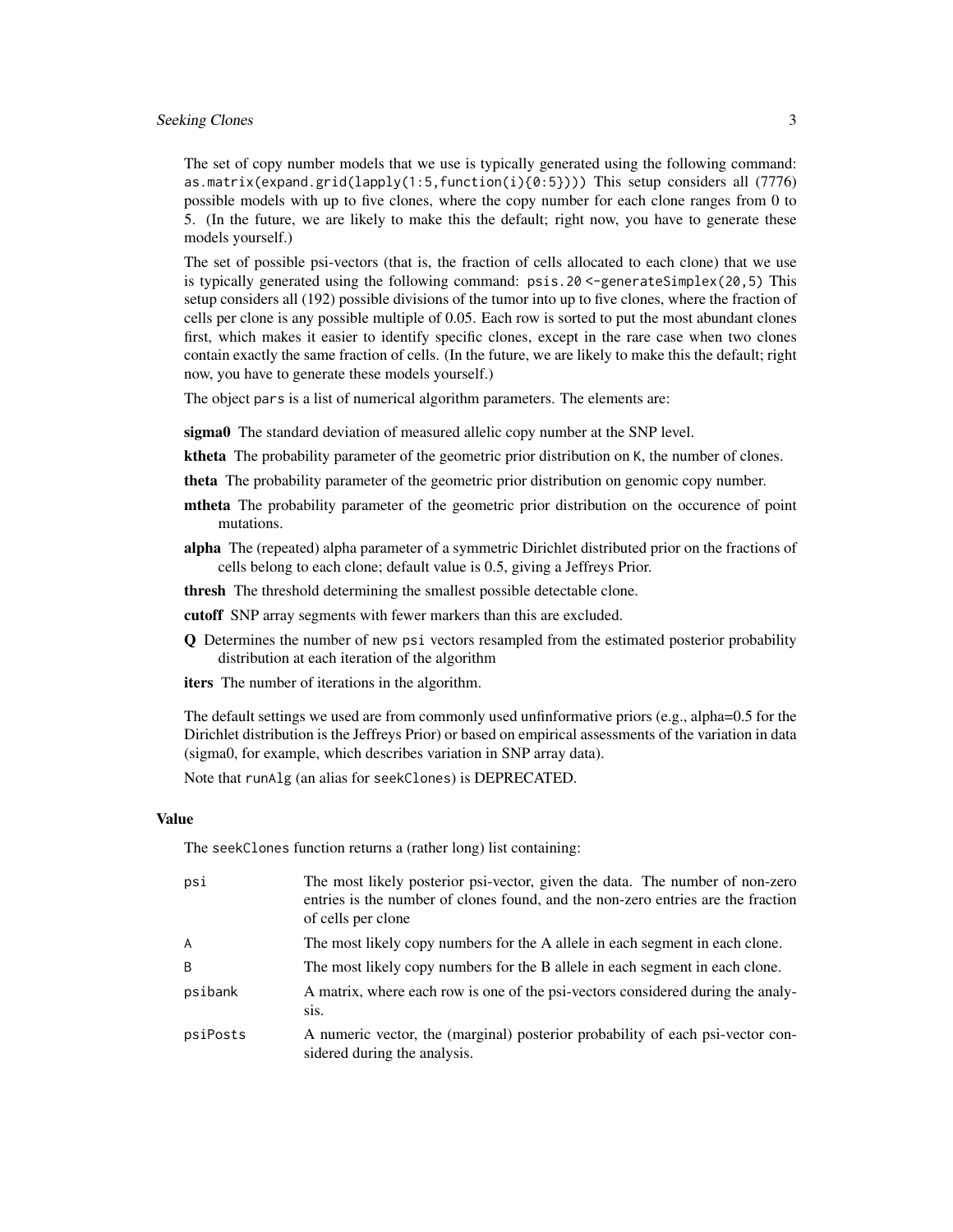| ???                                                                                                                                                                                                                       |
|---------------------------------------------------------------------------------------------------------------------------------------------------------------------------------------------------------------------------|
| a list with two data-frame components containing the data used during the anal-<br>ysis.                                                                                                                                  |
| a list with two data-frame components containing the filtered data used during<br>the analysis. Filtering removes non-informative segments that have normal copy<br>number or contain only germline mutations.            |
| A vector of the weighted average allelic copy number for the 'A-Allele' at each<br>segment (that is, the sum of the clonal A-allelic copy number values multiplied<br>by the fraction of the tumor made up by each clone) |
| A vector of the weighted average allelic copy number for the 'B-Allele' at each<br>segment                                                                                                                                |
| A vector of the weighted average number of copies of the mutated allele at each<br>mutation                                                                                                                               |
| A matrix of the number of mutated alleles at each locus in each clone, where the<br>number of rows is the number of somatic mutations in the data and the number<br>of columns is the number of clones                    |
|                                                                                                                                                                                                                           |

#### Author(s)

Kevin R. Coombes <krc@silicovore.com>, Mark Zucker <zucker.64@buckeyemail.osu.edu>

#### References

Zucker MR, Abruzzo LV, Herling CD, Barron LL, Keating MJ, Abrams ZB, Heerema N, Coombes KR. Inferring Clonal Heterogeneity in Cancer using SNP Arrays and Whole Genome Sequencing. Bioinformatics. To appear. doi: 10.1093/bioinformatics/btz057.

```
# set up models
psis.20 <- generateSimplex(20,5)
cnmodels <- as.matrix(expand.grid(lapply(1:5, function(i){ 0:5 })))
# set up algortihm parameters
pars \le list(sigma0=5, theta = 0.9, ktheta = 0.3, mtheta = 0.9,
             alpha = 0.5, thresh = 0.04, cutoff = 100, Q = 100, iters = 4)
# create a tumor
psis <- c(0.6, 0.3, 0.1) # three clones
tumor \le Tumor(psis, rounds = 100, nu = 0, pcnv = 1, norm.contam = FALSE)
# simulate a dataset
dataset <- generateTumorData(tumor, 10000, 600000, 70, 25, 0.15, 0.03, 0.1)
result <- seekClones(dataset$cn.data, dataset$seq.data,
             cnmodels, psis.20, pars = pars, imputedCN = NULL)
```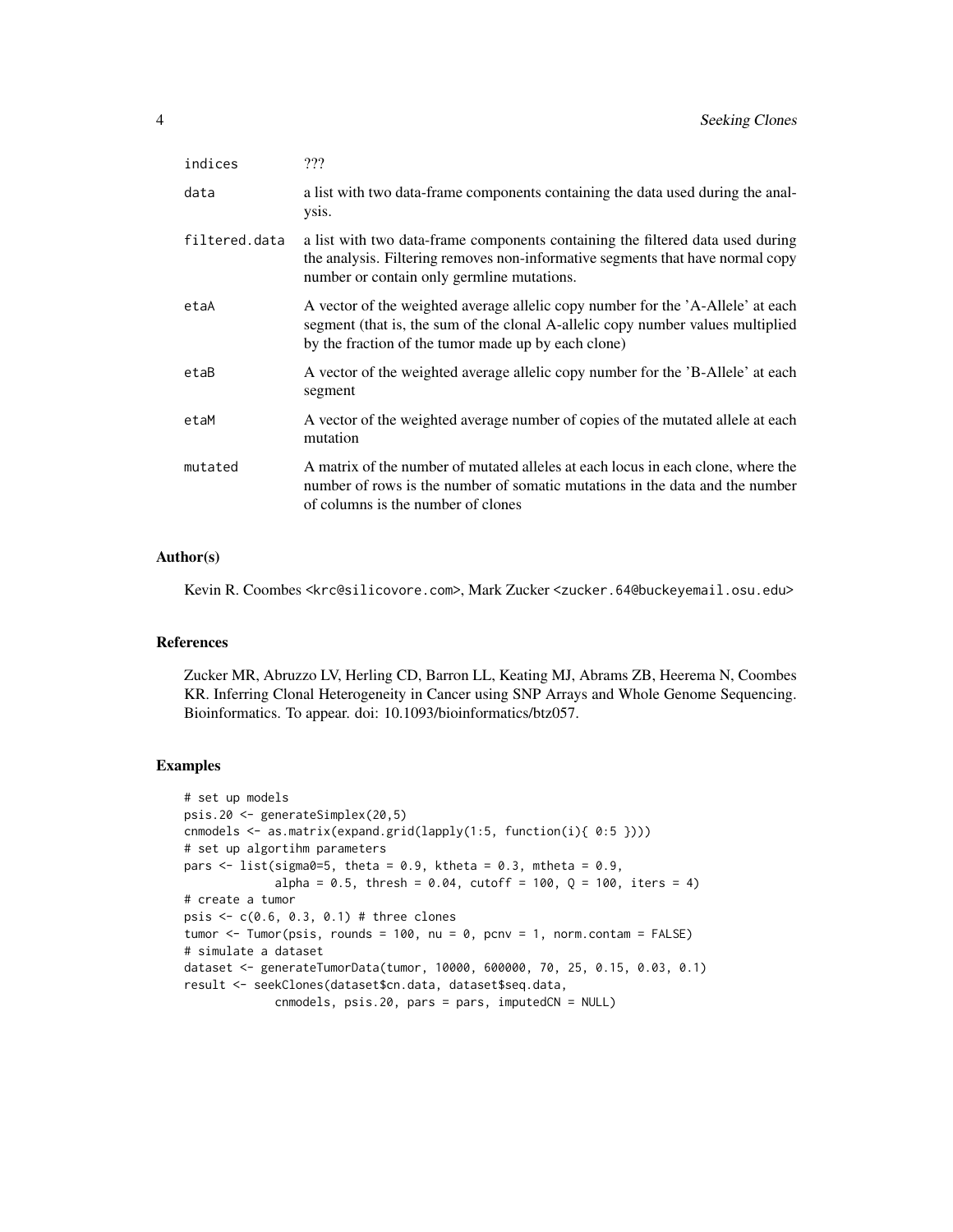<span id="page-4-1"></span><span id="page-4-0"></span>

#### **Description**

Utility functions for working with vectors of clonal fractions.

### Usage

```
sampleSimplex(n, d = 5)
generateSimplex(k, d, reps = 1)
```
#### Arguments

| d    | an integer, the dimension of the simplex, or the number of clones.                                                        |
|------|---------------------------------------------------------------------------------------------------------------------------|
| n.   | an integer, the number of vectors to sample randomly.                                                                     |
| k    | an integer, the number of equally spaced points to select along each side of the<br>simplex while constructing a lattice. |
| reps | an integer, the number of times to repeat the lattice.                                                                    |

#### Details

When studying the clonal subpopulations of a tumor sample, we frequently need access to vectors that contain the fraction of cells belonging to each clone. These vectors are characterized by the fact that each entry is nonzero and they must add up to 1. The set of such vectors/points in d-dimensional space defines the "d-simplex". The functions defined here allow us to work with d-simplices, either by randomly sampling vectors (sampleSimplex) or by systematically filling the space with a regular lattice (generateSimplex).

#### Value

Both functions return a matrix with d columns. Each row contains nonzeo real numbers that sum to 1. The generateSimplex function ensures that (a) each row is unique and (b) the entries in each row appear in decreasing order.

#### Author(s)

Kevin R. Coombes <krc@silicovore.com>, Mark Zucker <zucker.64@buckeyemail.osu.edu>

```
sampleSimplex(5, 3)
generateSimplex(5, 3)
```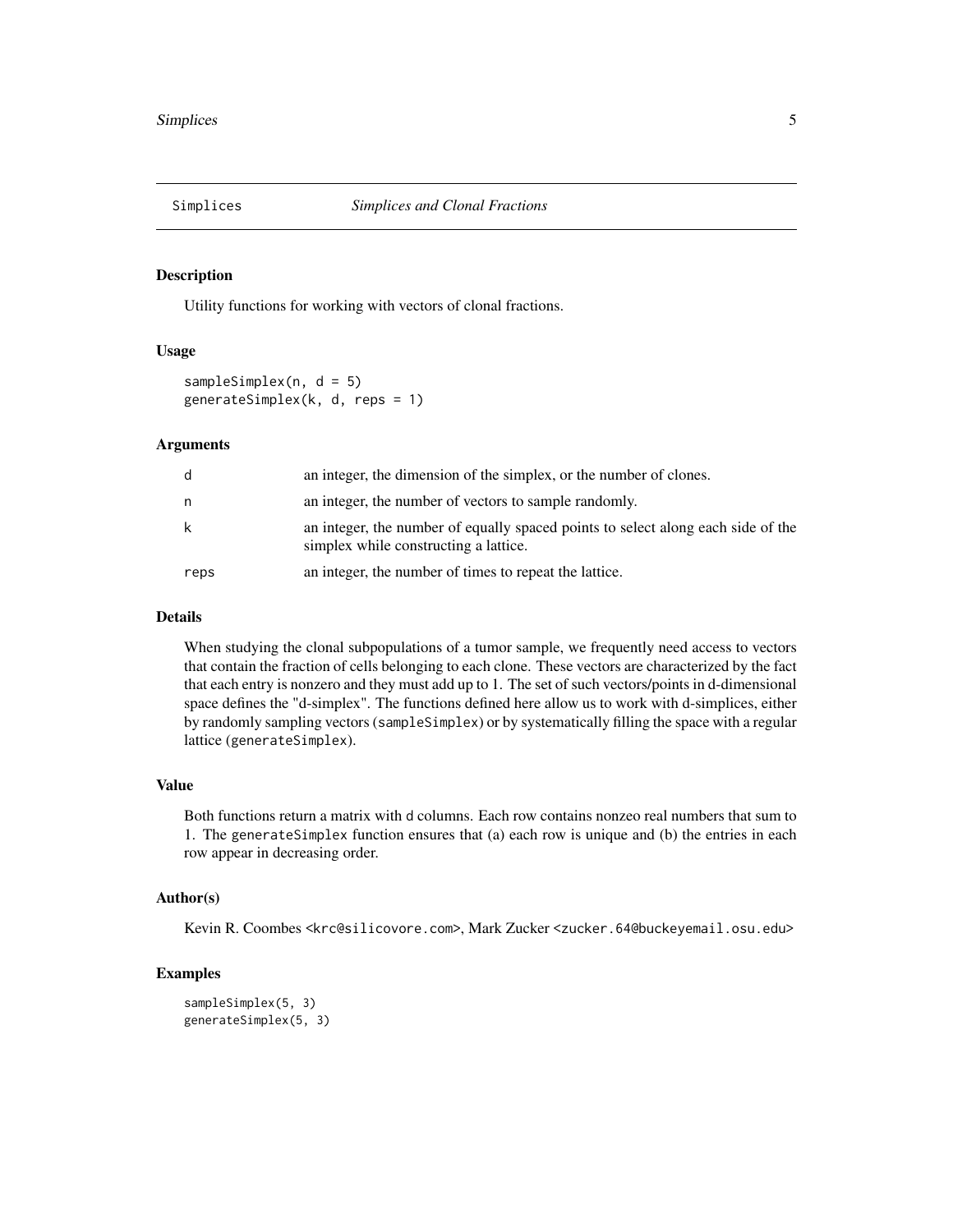<span id="page-5-0"></span>Simulating Clones *Simulating Tumor Clones*

#### Description

Simulating copy number segmentation data and sequencing mutation data for tumors composed of multiple clones.

#### Usage

```
generateTumorData(tumor, snps.seq, snps.cgh, mu, sigma.reads,
                  sigma0.lrr, sigma0.baf, density.sigma)
plotTumorData(tumor, data)
tumorGen(...)
dataGen(tumor, ...)
```
#### Arguments

| tumor         | an object of the Tumor class.                                                                                                       |
|---------------|-------------------------------------------------------------------------------------------------------------------------------------|
| snps.seq      | an integer; the total number of germline variants and somatic mutations to sim-<br>ulate in the tumor genome.                       |
| snps.cgh      | an integer; the number of single nucleotide polymorphisms (SNPs) to simulate<br>as meaurements made to estimate copy number.        |
| mu            | an integer; the average read depth of a simulated sequencing study giving rise to<br>mutations.                                     |
| sigma.reads   | a real number; the standard deviation of the number of simulated sequencing<br>reads per base.                                      |
| sigma0.lrr    | a real number; the standard deviation of the simulated per-SNP log R ratio<br>(LRR) for assessing copy number.                      |
| sigma0.baf    | a real number; the standard deviation of the simulated B allele frequency (BAF)<br>for assessing copy number.                       |
| density.sigma | a real number; the standard deviation of a beta distribution used to simulate the<br>number of SNP markers per copy number segment. |
| data          | a list containing two data frames, cn. data and seq. data, as produced by generateTumorData.                                        |
| $\cdots$      | additional variables                                                                                                                |

#### Details

Copy number and mutation data are simulated essentially independently. Each simulation starts with a single "normal" genome, and CNVs and/or mutations are randomly generated for each new "branch" or subclone. (The number of subclones depends on the input parameters.) Each successive branch is randomly determined to descend from one of the existing clones, and therefore contains both the aberrations belonging to its parent clone and the novel aberrations assigned to it. Depending on input parameters, the algorithm can also randomly select some clones for extinction in the process of generating the heterogeneous tumor, to yield a more realistic population structure.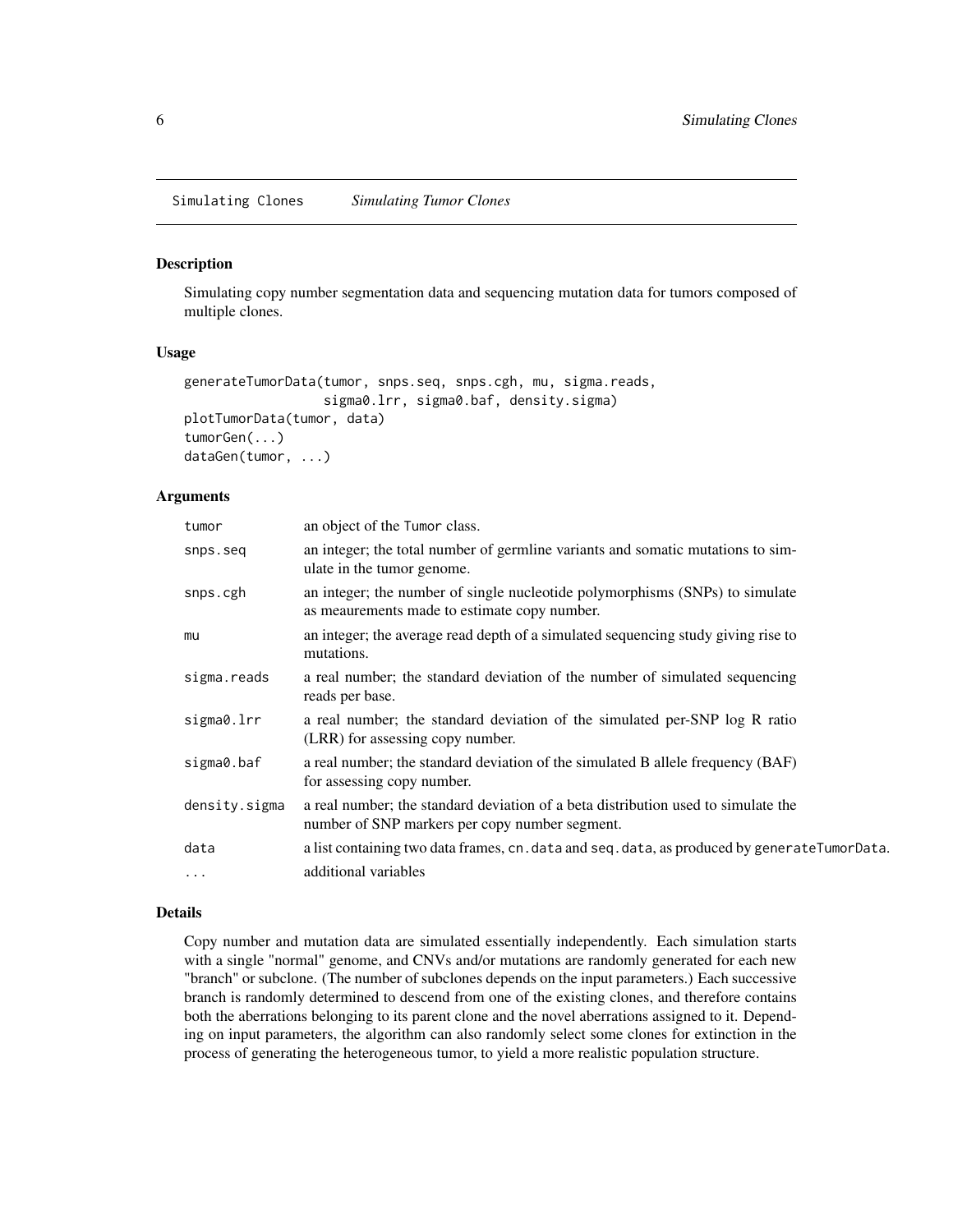#### Simulating Clones 7

Note that tumorGen (an alias for Tumor that returns a list instead of a Tumor object) and dataGen (an alias for generateTumorData) are DEPRECATED.

#### Value

The generateTumorData function returns a list with two components, cn.data and seq.data. Each component is itself a data frame. Note that in some cases, one of these data frames may have zero rows or may be returned as an NA.

The cn.data component contains seven columns:

- chr the chromosome number;
- seq a unique segment identifier;
- LRR simulated segment-wise log ratios;

BAF simulated segment-wise B allele frequencies;

X and Y simulated intensities for two separate alleles/haplotypes per segment; and

markers the simulated number of SNPS per segment.

The seq.data component contains eight columns:

chr the chromosome number;

seq a unique "segment" identifier;

mut.id a unique mutation identifier;

refCounts and varCounts the simulated numbers of reference and variant counts per mutation;

VAF the simulated variant allele frequency;

- totalCounts the simulated total number of read counts; and
- status a character (that should probably be a factor) indicating whether a variant should be viewed as somatic or germline.

The plotTumorData function invisibly returns its data argument.

#### Author(s)

Kevin R. Coombes <krc@silicovore.com>, Mark Zucker <zucker.64@buckeyemail.osu.edu>

```
psis <- c(0.6, 0.3, 0.1) # three clones
# create tumor with copy number but no mutation data
tumor \le Tumor(psis, rounds = 400, nu = 0, pcnv = 1, norm.contam = FALSE)
# simulate the dataset
dataset <- generateTumorData(tumor, 10000, 600000, 70, 25, 0.15, 0.03, 0.1)
#plot it
plotTumorData(tumor, dataset)
```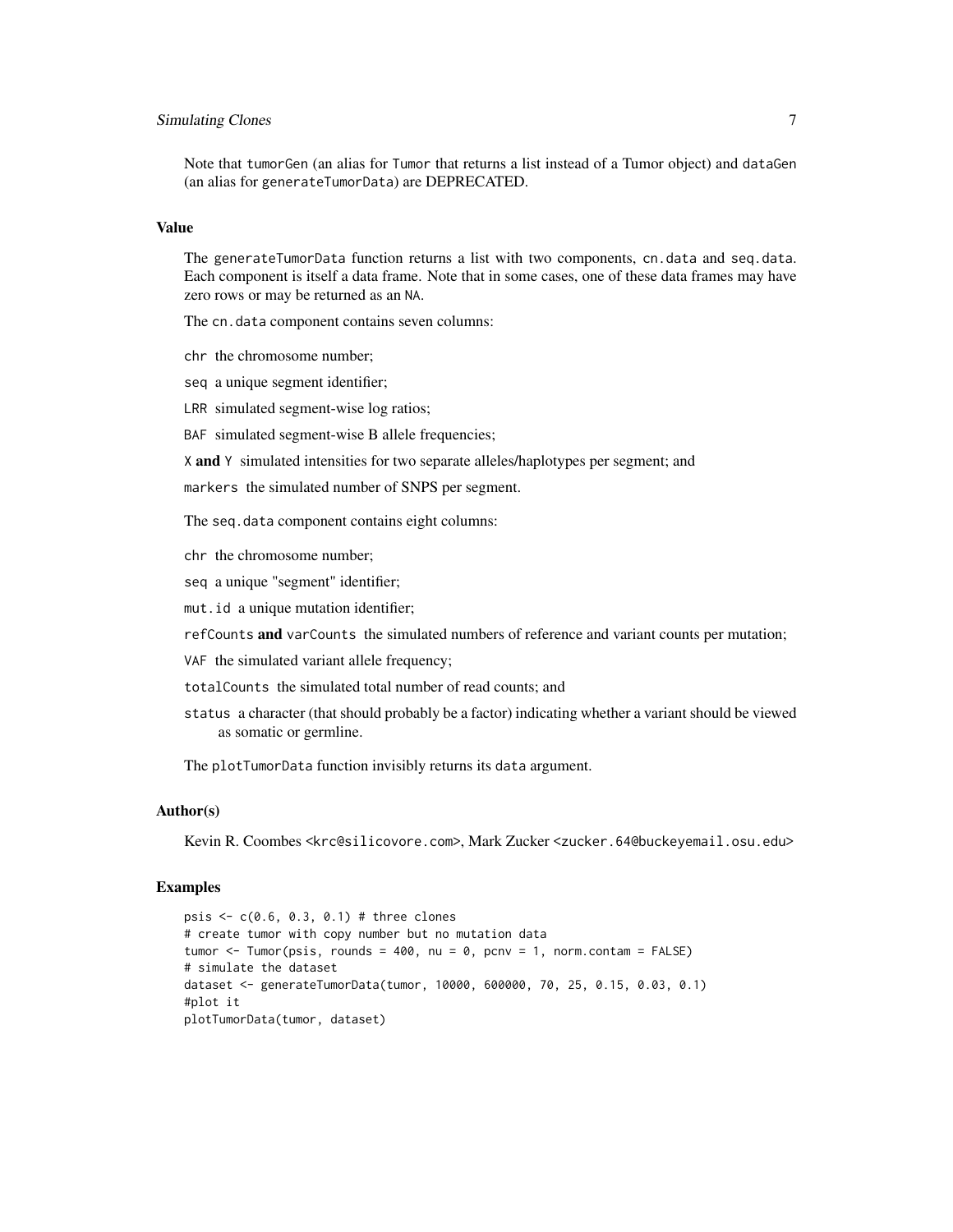<span id="page-7-0"></span>

#### Description

A class that represents tumors, thought of as a collection of (sub)clones each with an associated measure as a fraction of all tumor cells.

#### Usage

```
Tumor(psi, rounds, nu = 100, pcnv = 0.5, norm.contam = FALSE, cnmax = 4)
getClone(tumor, i)
```
#### Arguments

| psi          | a numeric vector containing non-negative values.                                                                             |
|--------------|------------------------------------------------------------------------------------------------------------------------------|
| rounds       | an integer; the number of generations through which to evolve the potential<br>clones.                                       |
| nu           | an integer; the expected number of mutations in each clonal generation.                                                      |
| pcny         | a real number between 0 and 1; the probability of a CNV occuring per genera-<br>tion.                                        |
| norm.contam  | a logical value; should we treat one of the cell populations as normal cells that<br>are "contaminating" the tumor specimen? |
| cnmax        | an integer, the maximum copy number allowed in the simulated data.                                                           |
| tumor        | an object of the Tumor class.                                                                                                |
| $\mathbf{i}$ | a integer; which clone to extract.                                                                                           |
|              |                                                                                                                              |

#### Details

The Tumor class is used to represent compex tumors, each of which consists a set of subclones representing different fractional parts of the tumor. Each clone is characterized by a set of copy number variants (modeled by the output produced by something like the DNAcopy package) and, optionally, a set of sequence mutations. Each of these genetic events is mapped to a specific interval or point in the human genome.

In the current implementation, a Tumor consists of a weight vector that specifies the fractions of cells for each clone and a list of clones. At present, each clone is itself a list containing one (if there are no mutations) or two (if there are both copy number variants and mutations) data frames. This structure is likely to change in later versions of the package, since we expect to implement a full-fledged S4 class to represent clones. So, one should not rely on the current implementation.

#### Value

The constructor returns a valid object of the Tumor class.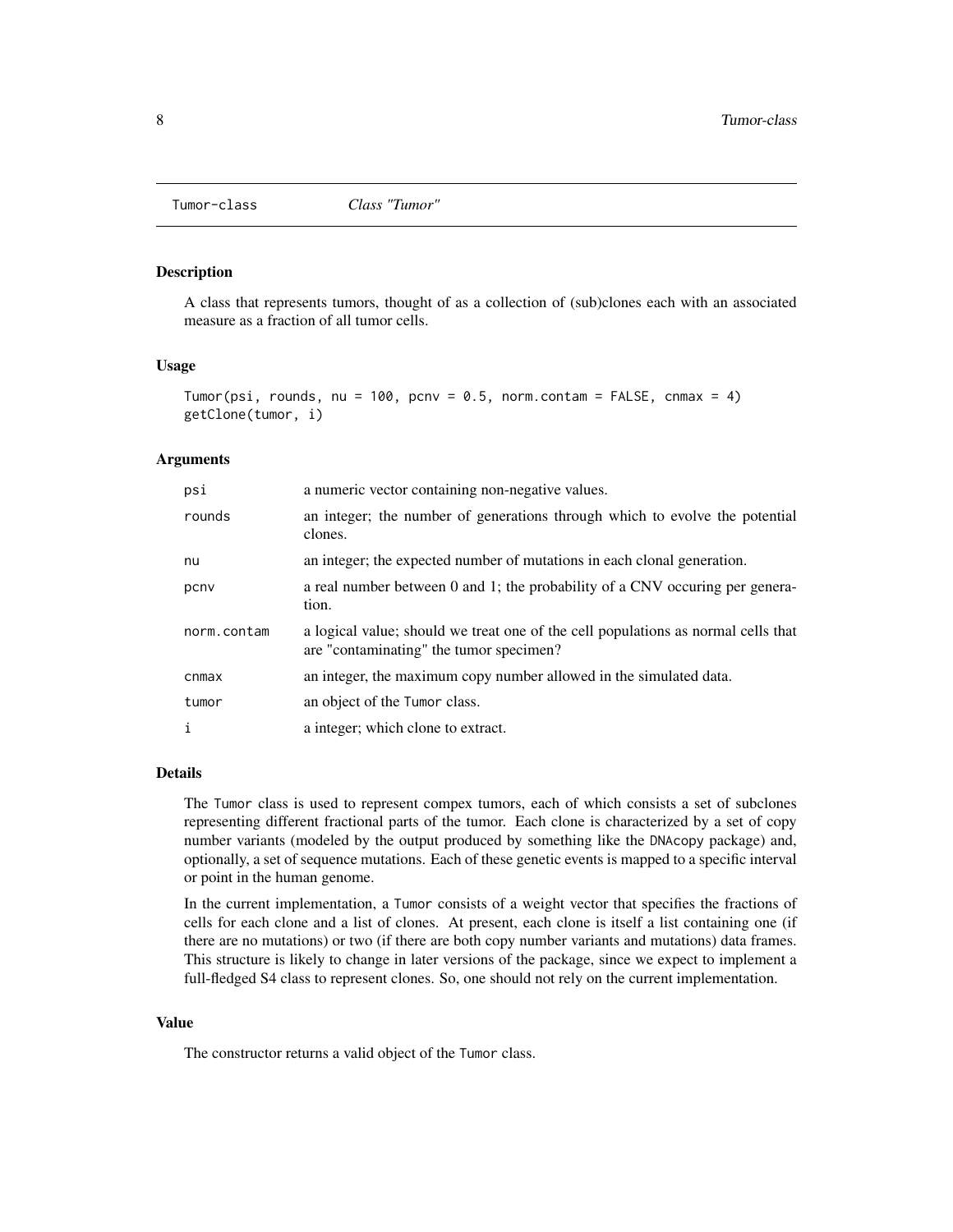#### <span id="page-8-0"></span>WeightVector-class 9

#### Objects from the Class

Although objects can be created using new, the preferred method is to use the constructor function, Tumor.

### Slots

psi a [WeightVector](#page-8-1) containing non-negative values whose sum equals one.

clones a list, each of whose elements represents a clone.

#### Methods

coerce(from, to, strict = TRUE) Convert the Tumor object into a simple numeric vector. Never actually used in this form, since the preferred method is to write as(WV,"list").

### Author(s)

Kevin R. Coombes <krc@silicovore.com>, Mark Zucker <zucker.64@buckeyemail.osu.edu>

#### See Also

[WeightVector](#page-8-1)

#### Examples

```
showClass("Tumor")
```

```
tumor <- Tumor(c(0.5, 0.3, 0.2), 100)
simpleTumor <- as(tumor, "list")
reformed <- as(simpleTumor, "Tumor")
```
WeightVector-class *Class "WeightVector"*

#### <span id="page-8-1"></span>Description

A class, with validity checking, to contain vectors of non-negative real numbers whose sum equals one.

#### Usage

WeightVector(phi)

#### Arguments

phi a numeric vector containing non-negative values.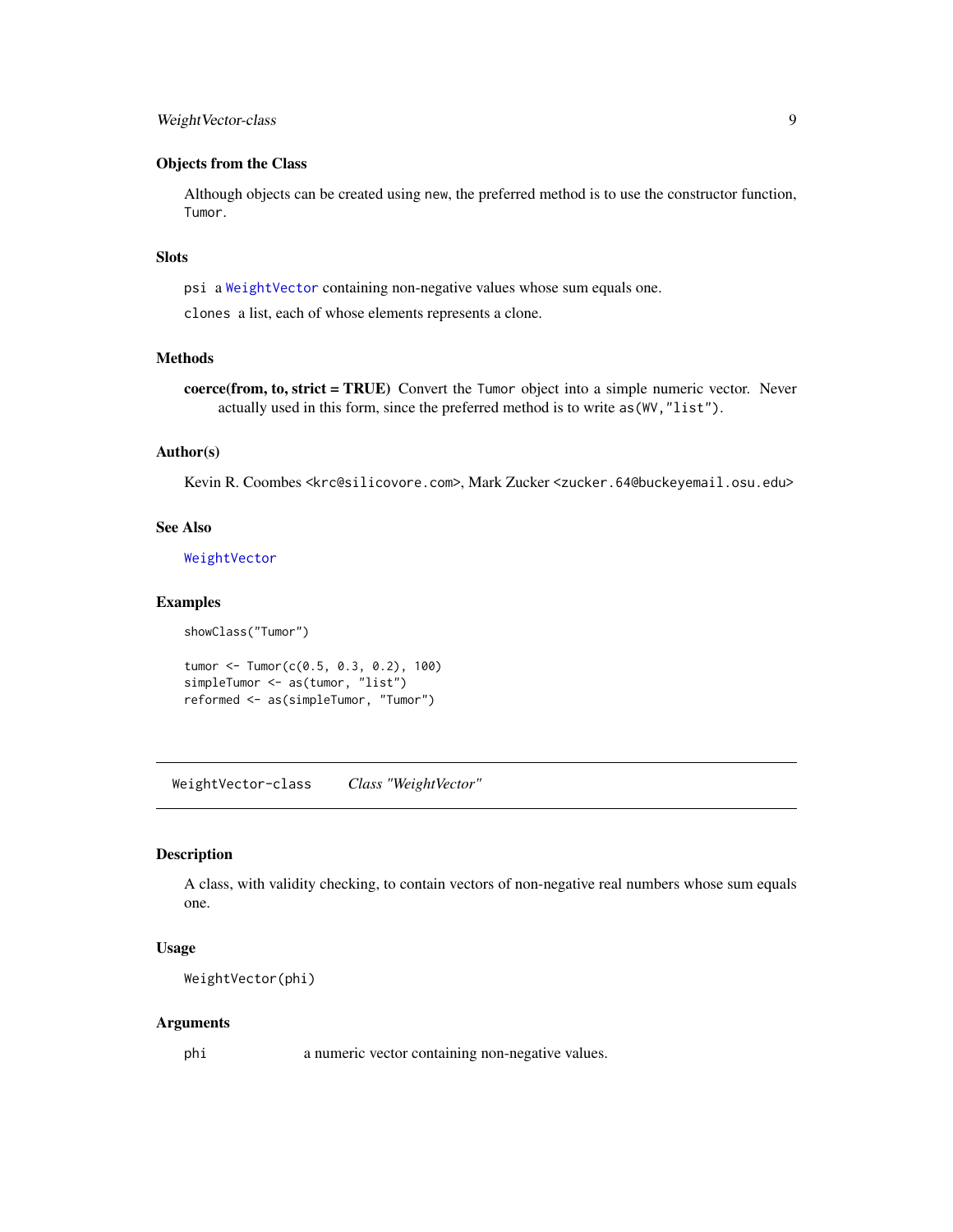### <span id="page-9-0"></span>Details

When trying to simulate or model biological data from (sub)clonal populations of cells, we need vectors that keep track of the fraction of cells belonging to each clone. These vectors can only contain non-negative entries, and the entries must add up to one. (We thought about calling these things "ClonalFractions", but that seems overly specialized for a notion that is likely to prove useful in other contexts.) Such vectors of length d can also be viewed as points of a d-dimensional simplex.

We have implemented WeightVectors as an S4 class, primarily so we can enforce the defining properties. We also expect this design to make it easier to use them as slots in other classes.

#### Value

The constructor returns a valid object of the WeightVector class.

#### Objects from the Class

Although objects can be created using new, the preferred method is to use the constructor function, WeightVector.

#### **Slots**

psi a vector containing non-negative values whose sum equals one.

#### Methods

coerce(from, to, strict = TRUE) Convert the WeightVector object into a simple numeric vector. Never actually used in this form, since the preferred method is to write as (WV, "numeric").

#### Author(s)

Kevin R. Coombes <krc@silicovore.com>, Mark Zucker <zucker.64@buckeyemail.osu.edu>

#### See Also

[Simplices](#page-4-1)

```
showClass("WeightVector")
```

```
WeightVector(1:4)
as(WeightVector(c(2, 3, 5)), "numeric")
```